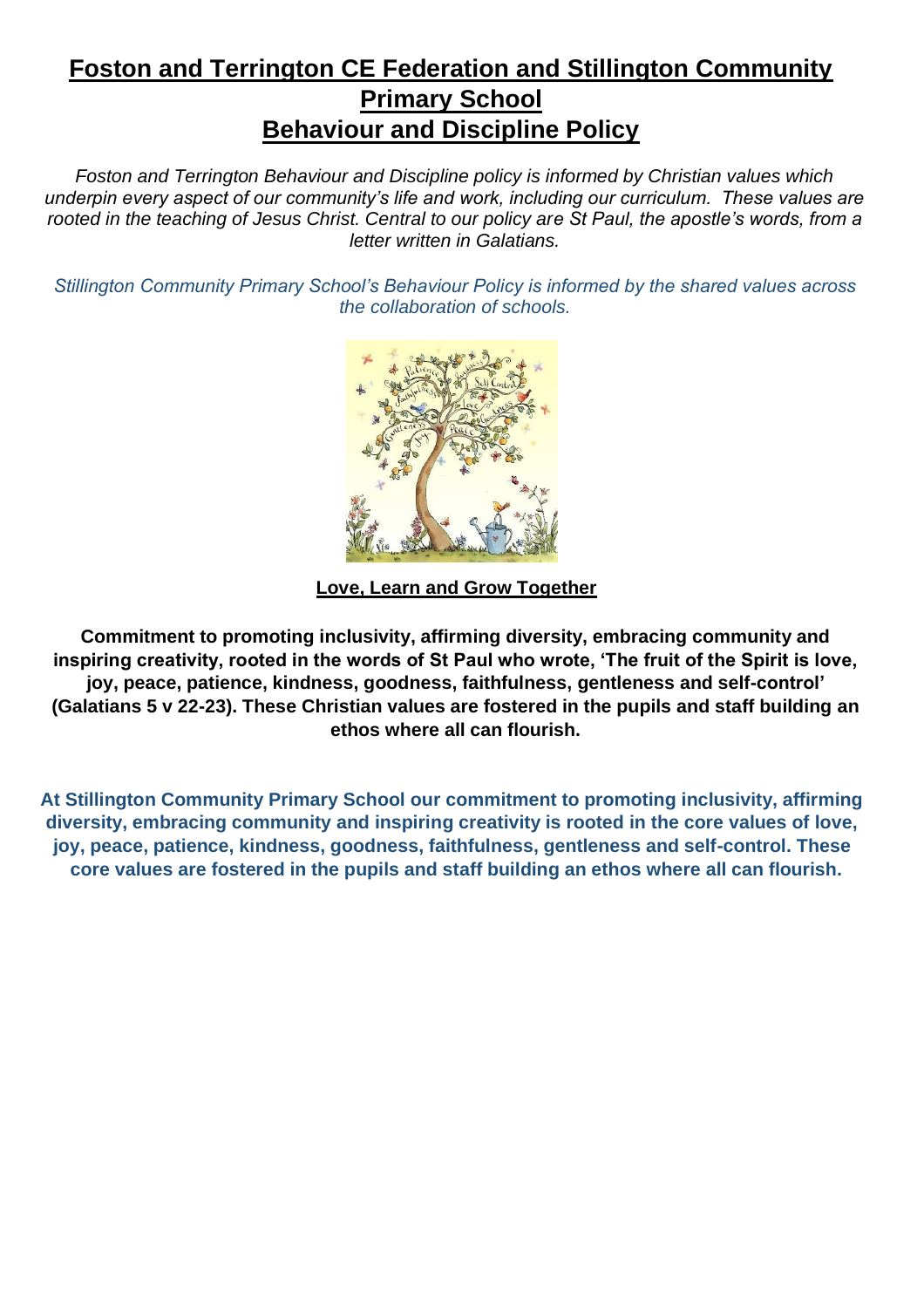*This policy has been drawn up in consultation with pupils, staff, parents and governors and is in line with current legislation. The Governing Body recognises that it is their responsibility to ensure that, through the head teacher, good behaviour and discipline are maintained at Foston and Terrington Federation and Stillington Primary School.*

## **Our Behaviour and Discipline Policy aims to:**

- Foster a positive and **compassionate** environment in which children can flourish and reach their full potential
- Develop in our children a sense of self-discipline and acceptance of responsibility for their own actions
- Promote telling the truth, taking responsibility and accountability
- Encourage pupils to have respect for rules, laws and all forms of authority
- Create the conditions for an orderly community in which effective learning can take place, whereby there is mutual respect between all members
- Ensure that the school is a safe environment for all pupils and staff
- Develop relationships based on respect, generosity, integrity and trust between all members of the school community
- Raise awareness of desired behaviours by celebrating and rewarding occasions when our core values of **love, joy, peace, patience, kindness, goodness, faithfulness, gentleness and self-control** have been demonstrated

## **As a community we will:**

- Build stronger relationships
- Experience what it means to live as a member of an open, generous and forgiving community
- Benefit from a calm and secure environment
- Be fully involved in regular reviews of our behaviour policy
- Model forgiveness and the possibility of restoration and a new beginning in our relationships
- Clearly convey behaviour expectations

## **We will promote Good Behaviour through:**

- We will have reflection areas focussing on the core values in school
- Values Champion: Each week the staff / children will select a Values Champion from their class and they will be affirmed and praised during Friday's collective worship
- Verbal praise and positive comments: Praise and positive comments etc. will be given readily. All staff will be encouraged to comment on good behaviour using our 'Values language' in order that children understand and relate their behaviour to our values
- Half termly sharing assembly to celebrate consistent good behaviour / work

All pupils will have the opportunity to regularly link their experience with our core values of **love, joy, peace, patience, kindness, goodness, faithfulness, gentleness and self-control** through our RE curriculum, assemblies, PSHE and citizenship curriculum and our restorative approaches.

## **Restorative Practice**

This demands a positive policy encouraging appropriate attitudes through rewards and praise. We aim to prevent unacceptable behaviour rather than to react to it with restorative sanctions. The school uses restorative approaches to deal with any negative behaviour. This works by a neutral facilitator focusing attention on the harm that an incident has caused to others, by giving everyone the opportunity to answer the same questions and everyone given the same opportunity to speak. The controlled equality ensures the process is seen as fair. This encourages the truth and provides a safe environment so that responsibility can be acknowledged and genuine remorse felt. It is this feeling of remorse drawn out by the process that creates accountability.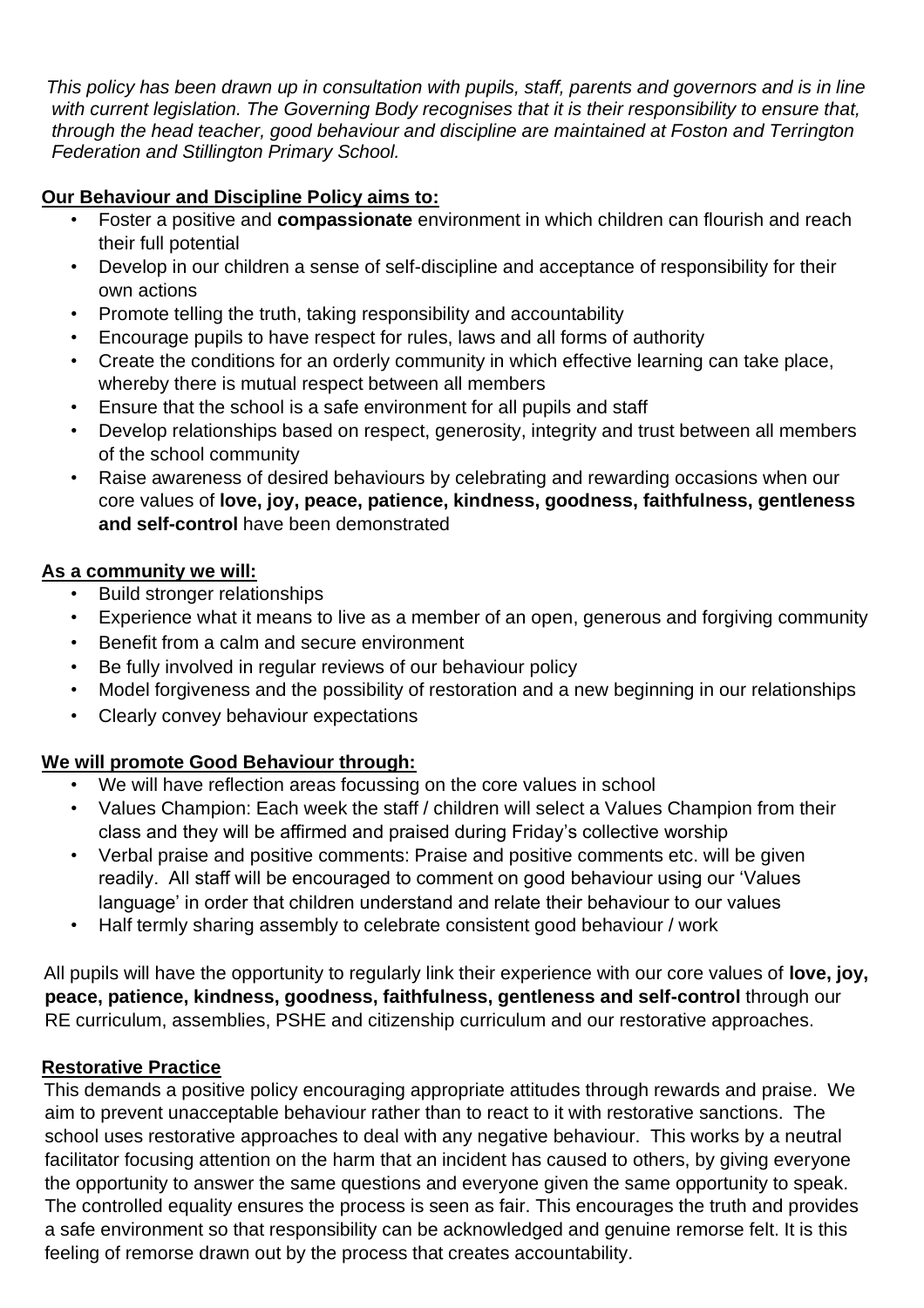By looking at what harm has been caused it brings the participants together to develop a solution. This allows them to take ownership of their solution making it much more likely to succeed. It not only allows the "harmer" to see the impact of their behaviour but also allows the "harmed" person the opportunity to see if they contributed to the conflict in any way by their own behaviour. Both participants are then able to agree their own joint contract of how they are going to treat each other in the future. This gives them a personal stake in the success of the contract. Through the use of restorative practices, participants:

### **Develop** - **truth** telling skills, **responsibility**, **accountability**

**Learn about** - real impact of actions, consequences

**Are able to** - make amends, show **remorse**, **change** behaviour, agree a way forward

**Inclusion** As a school, we understand that a child's behaviour may be a reaction to personal circumstance, a diagnosed condition, or a specific learning need. We actively seek to understand and support each and every child through giving behavioural targets, working with families and involvement of outside agencies where appropriate.

## **Code of Conduct**

Pupils are made aware of the school rules and are expected to adhere to them. Every new family receives a copy of our Code of Conduct. Parents are expected to discuss the importance of this with the child.

This means that we:

- **Respect** our self, each other, staff, property and our school
- Are **proud** of ourselves and our school and stand up for what we believe in
- Are **friendly**, **kind**, show **consideration** and be cooperative
- Show **tolerance** towards others, **respecting** their views
- Are honest**, trusting** and **hard-working**
- Are **polite**, **well-mannered** and well-behaved
- Take responsibility for our words, actions and how we make others feel (See Anti-Bullying policy)
- Make the most of our learning opportunities and do not disrupt others from learning
- Use equipment safely and carefully
- Care and share
- Move gently and quietly around the school
- Will be good ambassadors when representing the school

## **Rewards and Sanctions (appendix)**

#### **Rewards**

A traffic light system will be used in each class:

Rainbow – prize Purple – sticker / house point Green – daily starting point Amber – warning (5 mins play) Red – warning (10mins play)

During Friday's collective worship a certificate will be awarded to a child from each class.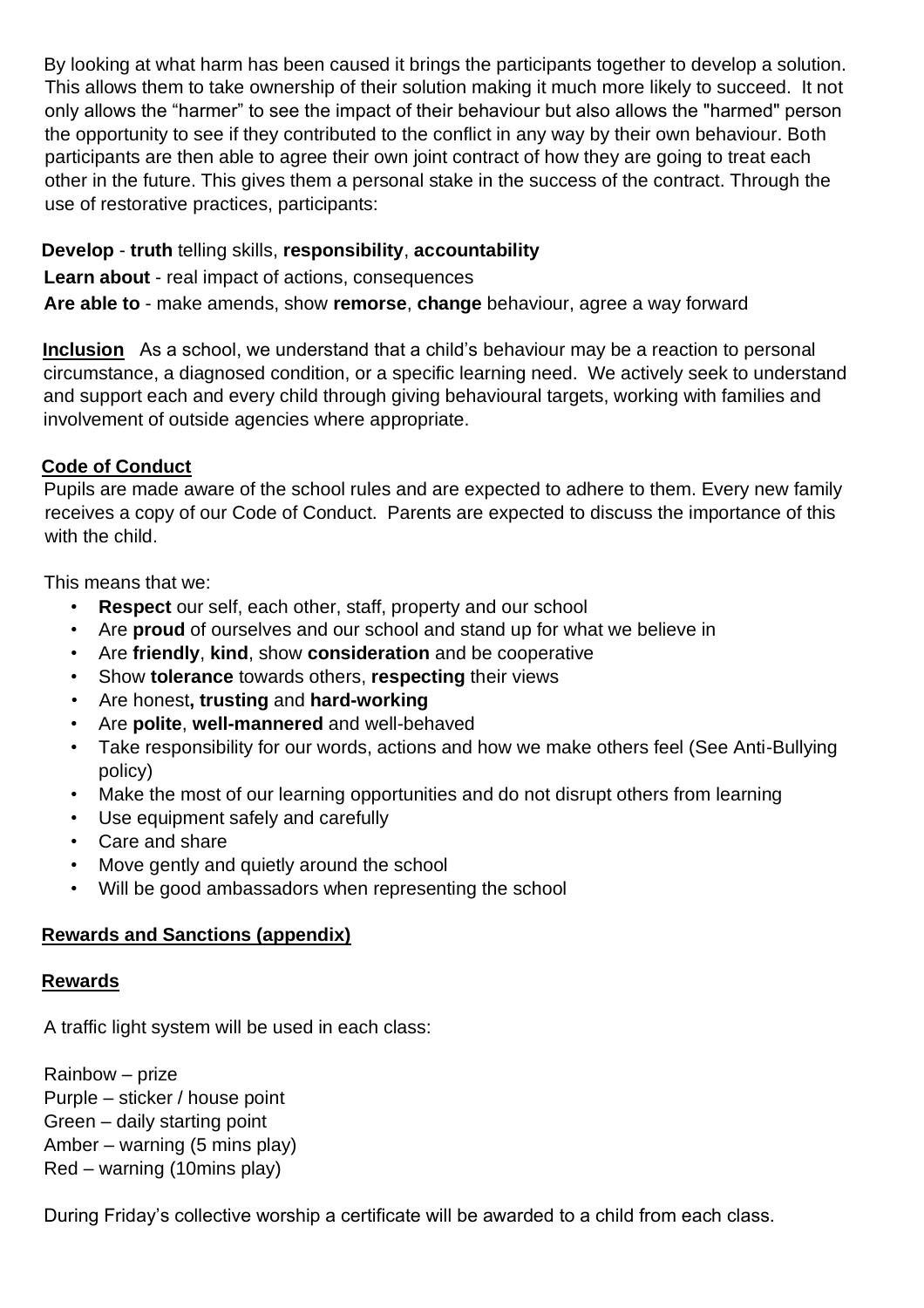**A values champion** – where teachers choose a child who has shown they are using our school values.

Each child will receive a certificate be able to sit on a chair for the remainder of the assembly.

Each class can have their own reward systems running alongside the whole school system. These will be determined by the children and the class teacher e.g. beads in a jar, golden time, prizes for individual achievement or effort etc.

House points will be rewarded for good behaviour / hard work and totalled with the collaboration schools. A termly celebration will be held for the winning house.

## **Sanctions (Also see appendix flow chart)**

| Low level behaviours                                                        | <b>Mid-level behaviours</b>                                                                    | <b>High level behaviours</b>                                                       |  |
|-----------------------------------------------------------------------------|------------------------------------------------------------------------------------------------|------------------------------------------------------------------------------------|--|
| Chatting to classmates during<br>lesson input, quiet work,<br>assembly etc. | Ignoring a staff member's<br>request                                                           | Persistent refusal to comply with<br>a staff members request                       |  |
| Touching/playing with<br>equipment at an inappropriate<br>time              | Hitting/pushing another pupil in<br>response to being pushed first                             | Unprovoked violence towards<br>anyone in school                                    |  |
| Moving around the classroom<br>at an inappropriate time                     | Calling another pupil<br>names/shouting in response to<br>provocation                          | Swearing                                                                           |  |
| Pushing in front of peers in the<br>line                                    | Disrupting a lesson/game to<br>the extent others cannot<br>working/playing                     | Destruction or damage to<br>property (schools or pupils)                           |  |
| Running in school                                                           | Deliberately misusing<br>classroom equipment                                                   | Refusal to remove themselves to<br>another classroom at a staff<br>members request |  |
| Taking equipment from<br>another pupil                                      | Persistent misuse of<br>playground equipment                                                   | Using racist or homophobic<br>language or comments against<br>disabled people      |  |
| Calling another pupil a name                                                | Persistent breach of<br>playground rules                                                       |                                                                                    |  |
|                                                                             | Not engaging with staff<br>members attempts to resolve a<br>problem/argument between<br>pupils |                                                                                    |  |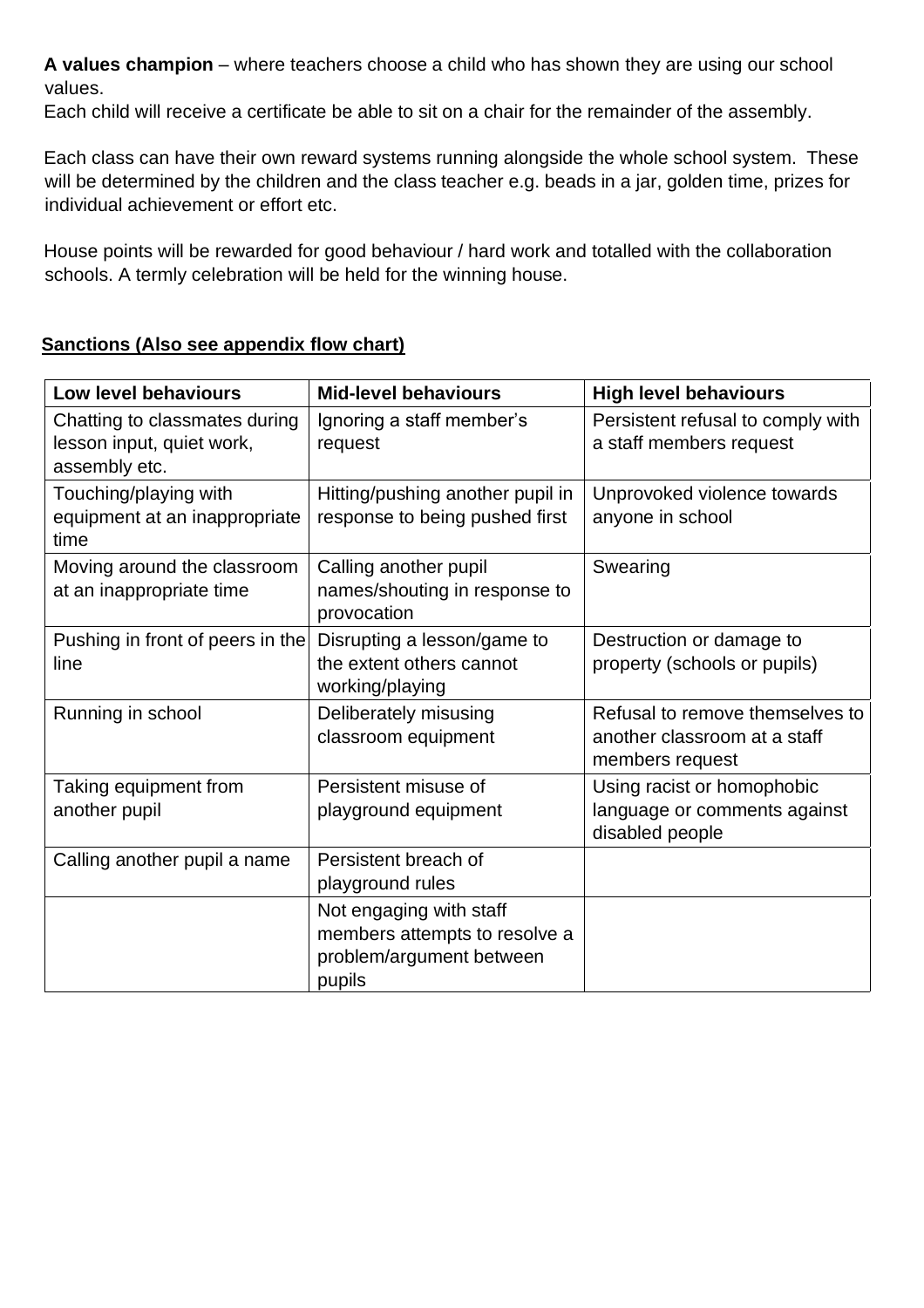## **Use Of Reasonable Force**

In order to keep children and adults safe it may on occasion be necessary for staff to employ reasonable force strategies. This will only be will only be carried out following the guidance published by the government entitled [Use of Reasonable Force In Schools](https://assets.publishing.service.gov.uk/government/uploads/system/uploads/attachment_data/file/444051/Use_of_reasonable_force_advice_Reviewed_July_2015.pdf) July 2013 published by the government.

Examples of when reasonable force may be used are listed below (this is not an exhaustive list)

- remove disruptive children from the classroom where they have refused to follow an instruction to do so;
- prevent a pupil behaving in a way that disrupts a school event or a school trip or visit;
- prevent a pupil leaving the classroom where allowing the pupil to leave would risk their safety or lead to behaviour that disrupts the behaviour of others;
- prevent a pupil from attacking a member of staff or another pupil, or to stop a fight in the playground; and
- restrain a pupil at risk of harming themselves through physical outbursts.

All occasions where reasonable force are used will result in the following:

- Be recorded on scholarpack with a description of the incident
- Parents will be notified
- If required a behaviour risk assessment be put in place if not already agreed with parents
- appropriate staff will undertake restraint training and refresh every 3 years and others will ensure compliance with the use of reasonable force guidance

#### **Absconding From The School Site**

If a pupil is suspected of leaving the school site without permission: -

1. The member of staff will alert the Headteacher or, in their absence, the deputising teacher and any second adult.

2. If the child appears to be missing but there is no evidence that he/she has left the site, a quick but thorough search of the site will be conducted before the parents/police are informed and the search widened.

3. If there is no doubt that the pupil has absconded, the school will contact the pupil's parent(s)/carer(s) to inform them and call the police unless a prior agreement is in place with parents. Staff will not chase the pupil as this could lead to the pupil wandering further afield, acting impetuously, or causing a traffic accident. However, professional judgement will be deployed, and consideration given to the age of the child, the given situation and the relationship between the child and adult as to whether they follow at a safe distance.

4. If the child is within an easy distance of the school, staff will use relevant strategies based on their knowledge of the child whilst being aware that that the child could be in a heightened emotional state. Parents will be called to come to school if required. If absolutely necessary, staff would use positive handling techniques to keep the child safe and return them to the school premises.

5. All parents will be informed at a time deemed suitable by school staff to ensure ongoing safety of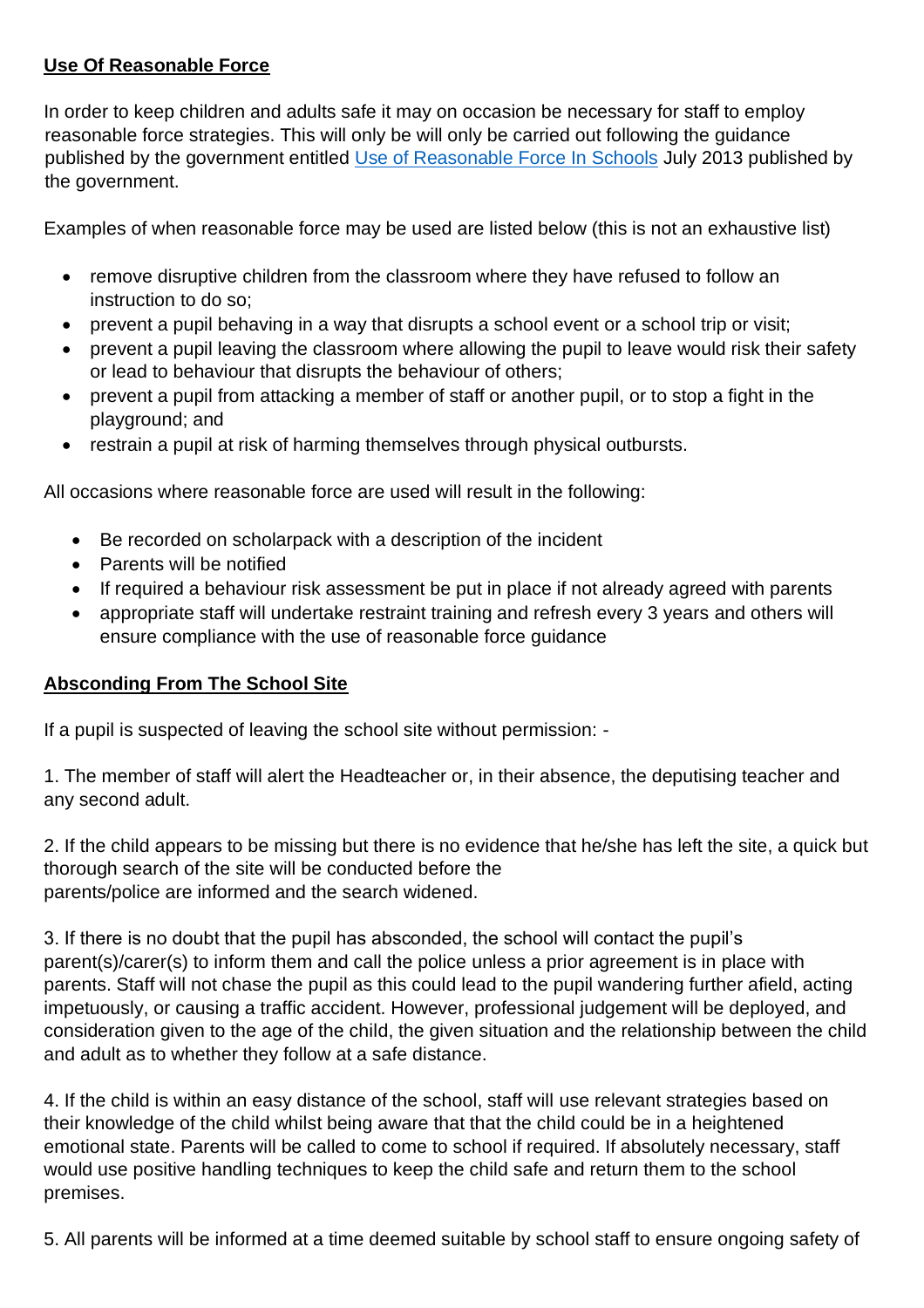all children. The police will be informed if there has been damage to school &/or neighbouring property.

Please also refer to the School Anti-Bullying Policy document, Equalities scheme and LEA Exclusion Policy documents.

Parents and pupils have been consulted and their views have been incorporated into the review of this policy.

In line with Equalities Act 2010

Policy Reviewed: November 2021

Agreed by staff: November 2021

Review Date: November 2022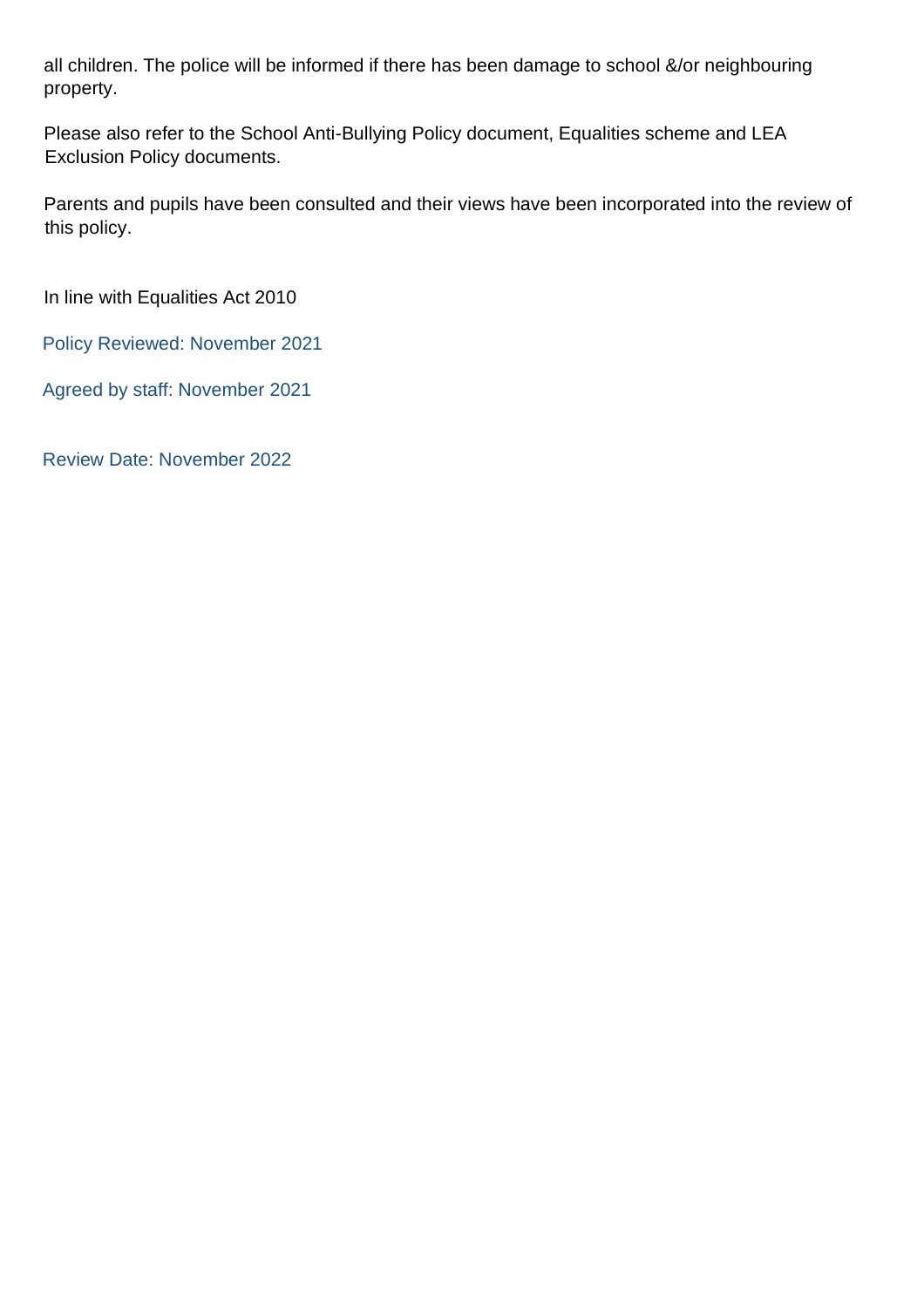#### APPENDICES:

#### **Inclusion**

#### **Children who are unable to engage with normative disciplinary practices**

Where children are unable to engage with our behaviour systems because of immaturity, for example caused by developmental trauma, alternative strategies need to be implemented. Other startegies recommended by outside agencies will be used in these cases, with an emphasis on nurture rather than reward, punishment or separation from the group. Removal or exclusion of any type simply reinforce the child's perceptions of being unworthy and unlovable, and invoke shame, so the child should be brought closer to the teacher or key worker at times of stress rather than removed from them, so a 'time in' rather than 'time out'. If he/she needs to be removed from a room or situation, this will have a positive emphasis and will focus on re-establishing a calm state and reconnecting with key adults. Engagement with external agencies will also be sought if not already involved

#### **Internal Exclusion**

| <b>Foston and Terrington</b> |                      | <b>Stillington</b> |                      |
|------------------------------|----------------------|--------------------|----------------------|
| <b>Year Group</b>            | <b>Class Sent To</b> | <b>Year Group</b>  | <b>Class Sent To</b> |
| Nursery / Reception          | Class 2              | <b>EYFS KS1</b>    | KS <sub>2</sub>      |
| Year $1/2$                   | Class 2              | KS <sub>2</sub>    | <b>EYFS KS1</b>      |
| Year $3/4$                   | Class 1              |                    |                      |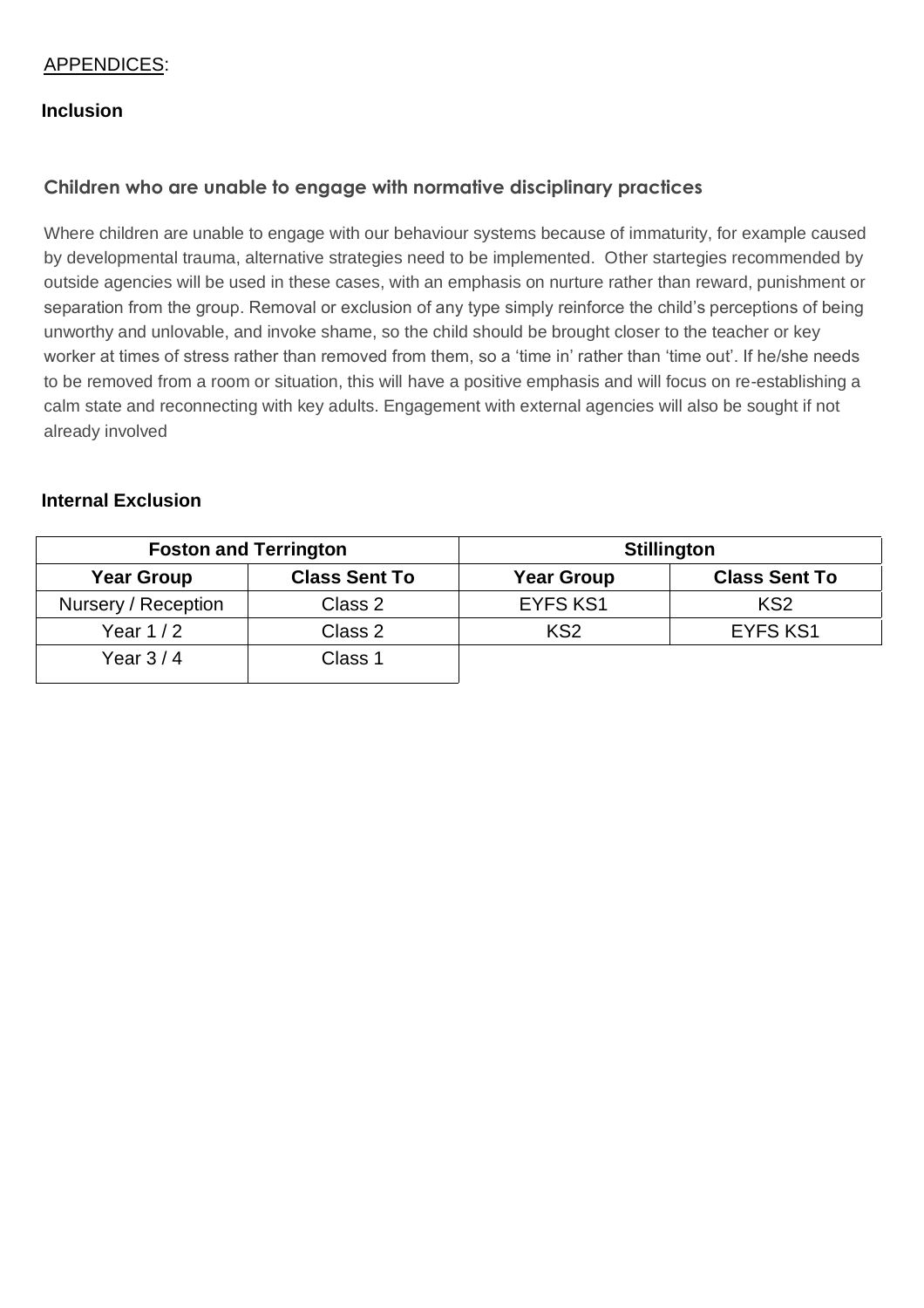

# Restorative Questions



Responding to Those Harmed

- > What happened?
- > What were you thinking at the time?
- > What do you think about it now?
- > How has this affected you?
- > How has this affected others?
- > What has been the hardest thing for you?
- > What do you think should happen now?



## Responding to Challenging Behaviour

- . > What happened?
	- > What were you thinking about at the time?
	- > What do you think about it now?
	- > Who has been affected by what you did?
- $\triangleright$  In what way do you think they have been affected?
- > What do you think needs to happen next?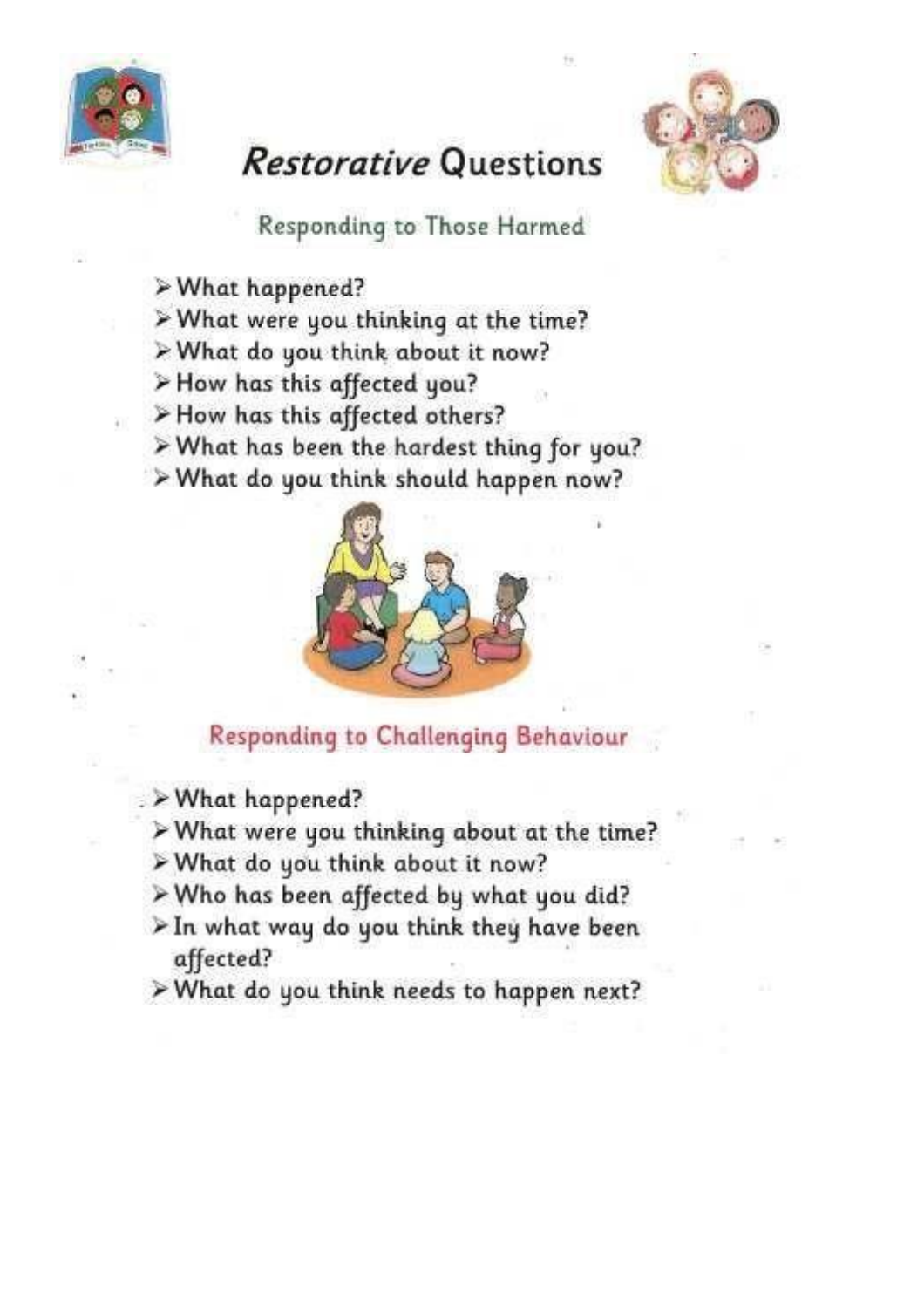#### **Restorative Practice**

ć

Why did you do that? but if you think about it, most children say T iso encourage everyone to discuss what should happen next. The to say them in a Calm and neutral voice, without directing blame at It is much better to allow the children to resolve their problems by most important thing to remember when asking these questions is one person. The questions and discussion will prompt children to witnessed them doing something wrong or they have admitted any discussing what has happened, admitting any wrongdoing, sharing everyone to think about their Feelings and those of others. They reelings and thinking of ideas to move forward. It is an important Using restorative questions can resolve conflicts and encourage Try to avoid asking 'uny? It is usually the first question we ask... calking it chrough. A restorable circle usually results in children process for both the urongdoer and the Victim. They both have their voices heard and are part of the process of resolving the Each person should be asked each question, however if you don't know' because it is a very hard question to answer. urongdoing, you could also ask the following questions. > Who has been affected by what you did?<br>> In what way do you think they have been affected?<br>> What do you think needs to happen next? What do you think needs to happen next? **Restorative Questions** What has been the hardest thing for yo What do you think should happen now? What were you thinking at the time? resolve the issue. What do you think about it now? problem. How has this affected others? How has this affected you? What happened? AAAAAAA > What do you think should happen now? > What has been the hardest thing for Our Restorative Questions > What were you thinking at the time? > Who has been affected by what you > In what way do you think they have > What do you think needs to happen > What do you think about it now? > How has this affected others? How has this affected you? > What happened? been affected? hext? Snok did?  $\lambda$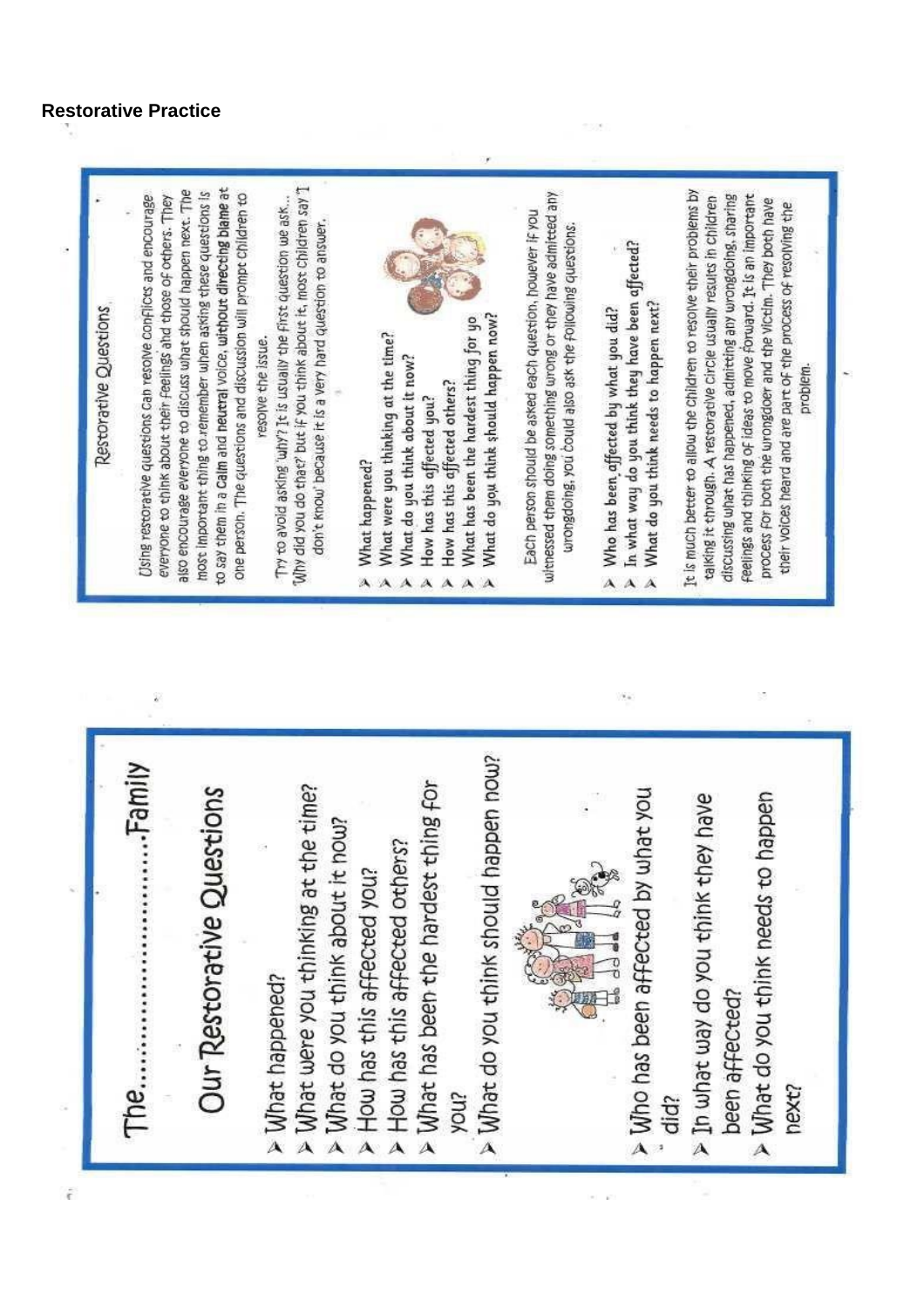*Behaviour Flow Chart* 

# **Low level behaviour**

Verbal warning

Move name lose 5 mins playtime

Move again 15 mins playtime

If pupil loses a whole playtime it is recorded in their planner and behaviour log



If pupil loses 3+ playtimes in any half term class teacher will invite parents in to discuss behaviour and set up a behaviour plan including targets (NB Children can earn their 5 minutes sections back for good behaviour) **Mid-level behaviour** 

Verbal warning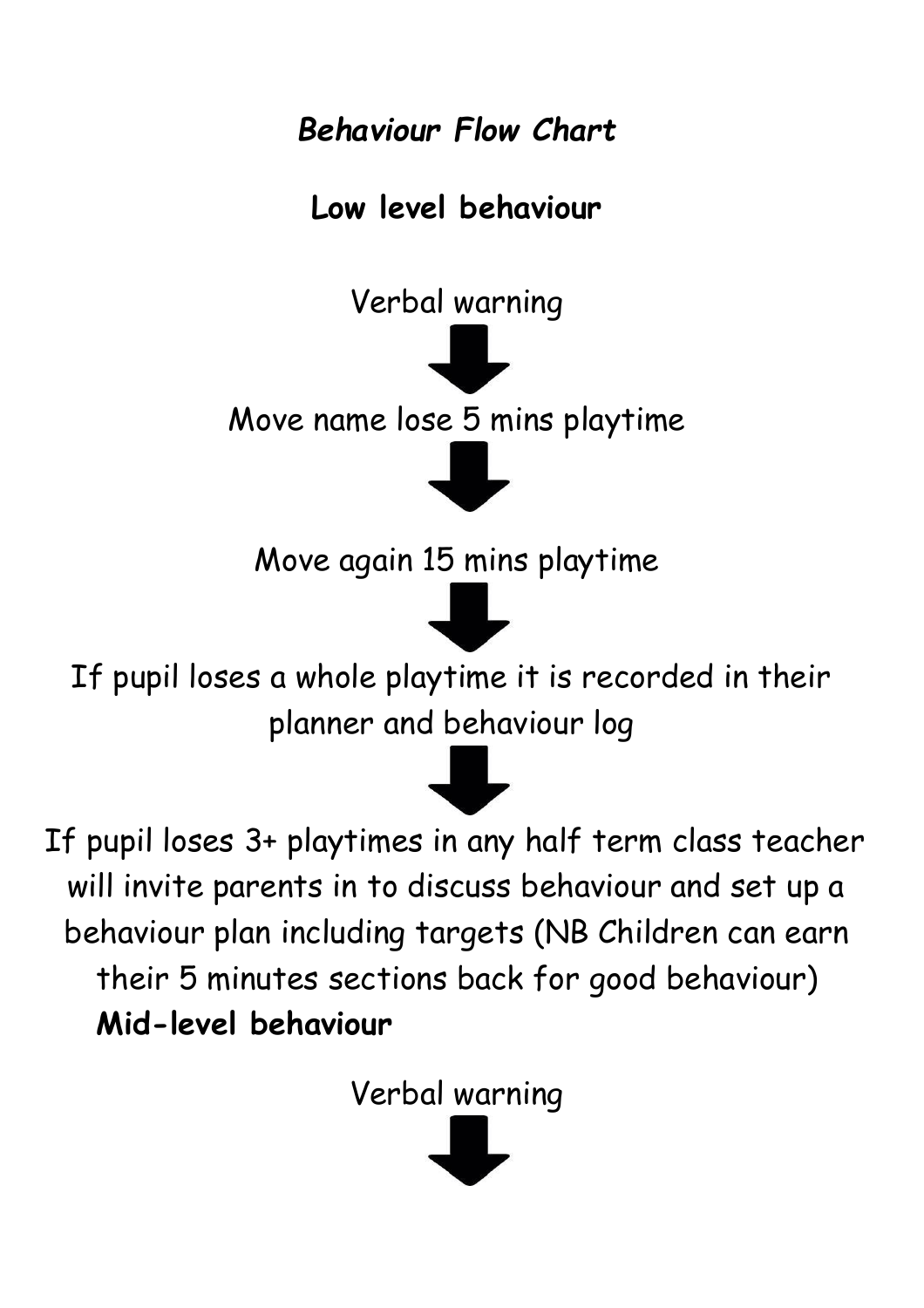Move to another class for the remainder of the lesson with their work and lose the subsequent playtime

Recorded in planner and behaviour log

If pupil loses 3+ playtimes in any half term HMc/LB will invite parents in to discuss behaviour and set up a behaviour plan including targets

**High Level Behaviours** 

Immediately escorted to the HT/DHT/Senior Teacher



Pupil given time to calm down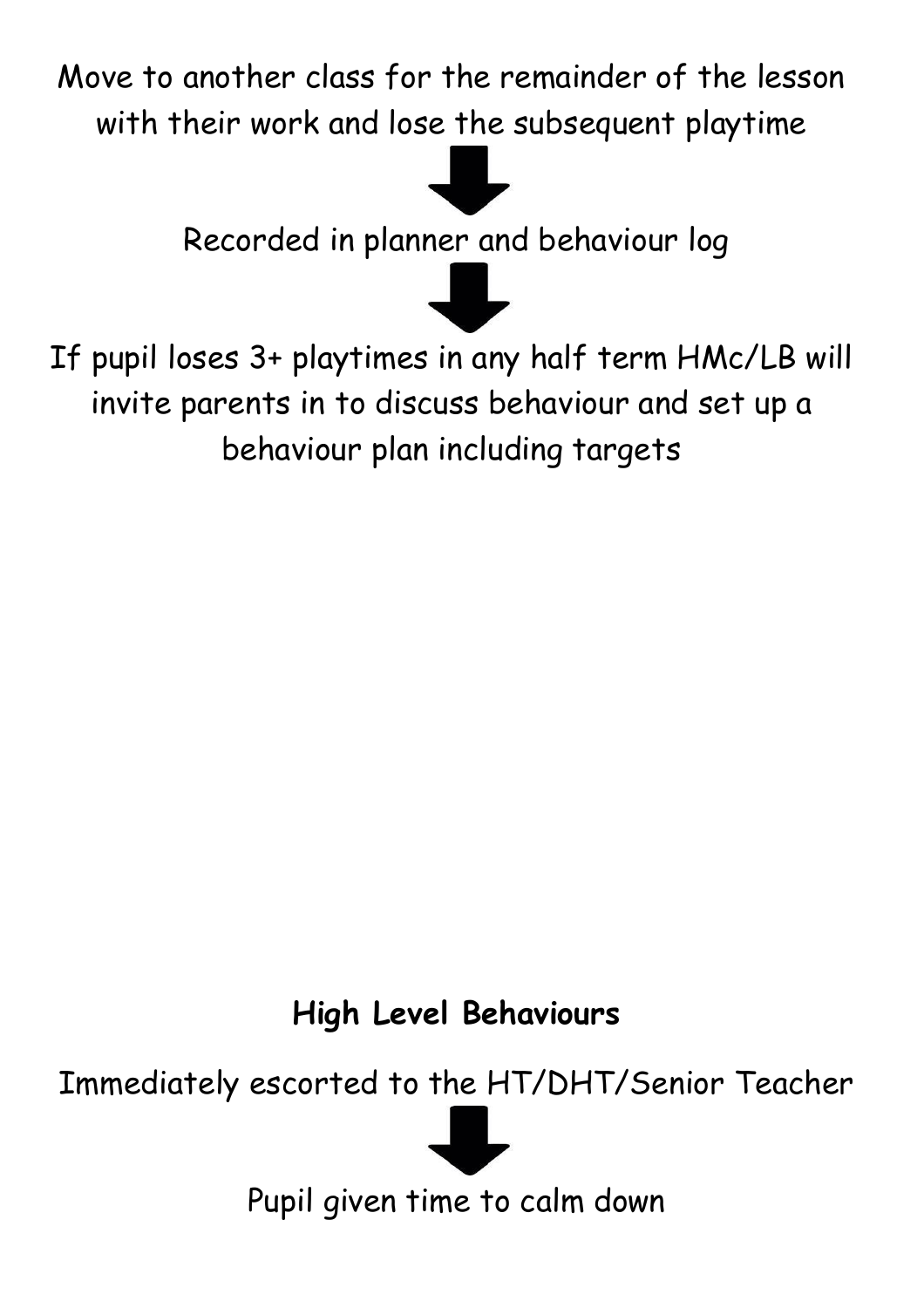

HT/DHT/Senior Teacher will discuss the incident with the pupil using a restorative approach

Pupil will then work away from the other children for a fixed period of time as decided by HT/DHT/Senior

Teacher



Incident recorded in planner and on behaviour log.



Parents informed and a behaviour plan reviewed or written

Roles and Responsibilities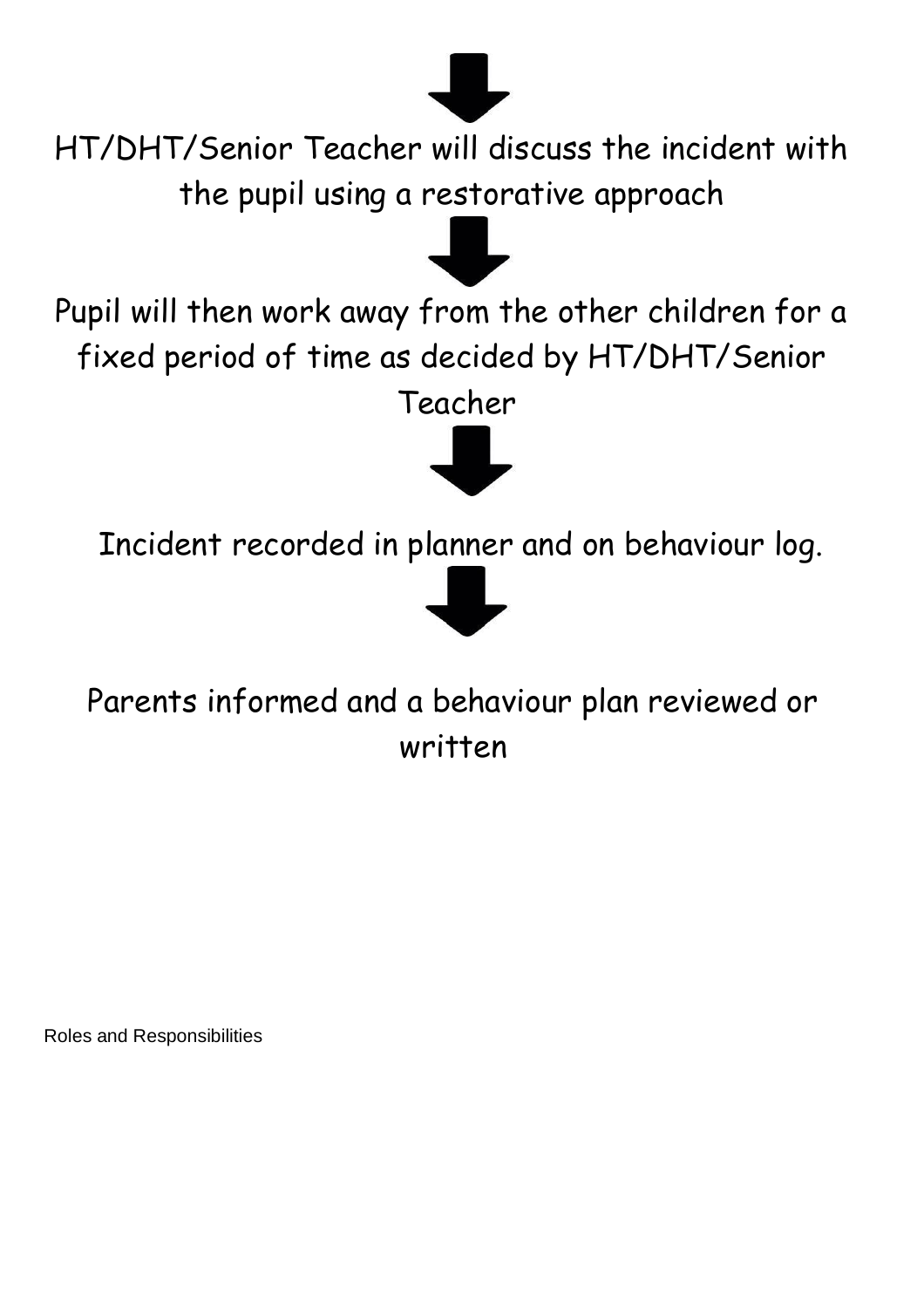#### leachers

- Collaborate with pupils to develop an agreed set of class rules:  $\bullet$
- Teach and model positive communication and conflict resolution  $\bullet$ strategies;
- Maintain a working atmosphere within the classroom with an appropriate level of noise for the activity.
- Ensure that pupils move around school in the expected manner. supervising them as they do so until pupils have reached their destination (e.g. playground, hall etc) and that another member of staff is ready to commence the supervision;
- Monitor pupils during assemblies, presentations etc;
- Intervene if a child is not meeting the expectations set out above;
- Reward pupils for good behaviour;
- Apply the agreed sanction(s) in the event of negative behaviour, ensuring that the reasons for the sanction(s) have been explained to the pupil in an appropriate manner and at a time when the pupil is calm and able to listen;
- Follow the 'planned response' guidance for pupils with recognised emotional/behavioural problems, located on their behaviour plan and positive handling plan;
- Refer to KS leader/headteacher in the event of persistent high level behaviours;
- Communicate effectively and promptly with parents.

#### **Teaching Assistants**

- Model positive communication and conflict resolution strategies;
- Support the teacher in ensuring that pupils move around school in the expected manner, supervising them as they do so until pupils have reached their destination (e.g. playground, hall etc) and that another member of staff is ready to commence the supervision;
- If present, monitor pupils during assemblies, presentations etc;
- Intervene if a child is not meeting the expectations set out above;
- Reward pupils for good behaviour;
- Apply the agreed sanction(s) in the event of negative behaviour, ensuring that the reasons for the sanction(s) have been explained to the pupil in an appropriate manner and at a time when the pupil is calm and able to listen:
- Follow the 'planned response' guidance for pupils with recognised emotional/behavioural problems, located on their behaviour plan and positive handling plan;
- Refer to the class teacher in the event of medium and/or high level behaviours:
- In the event of teacher absence, communicate effectively and promptly with parents.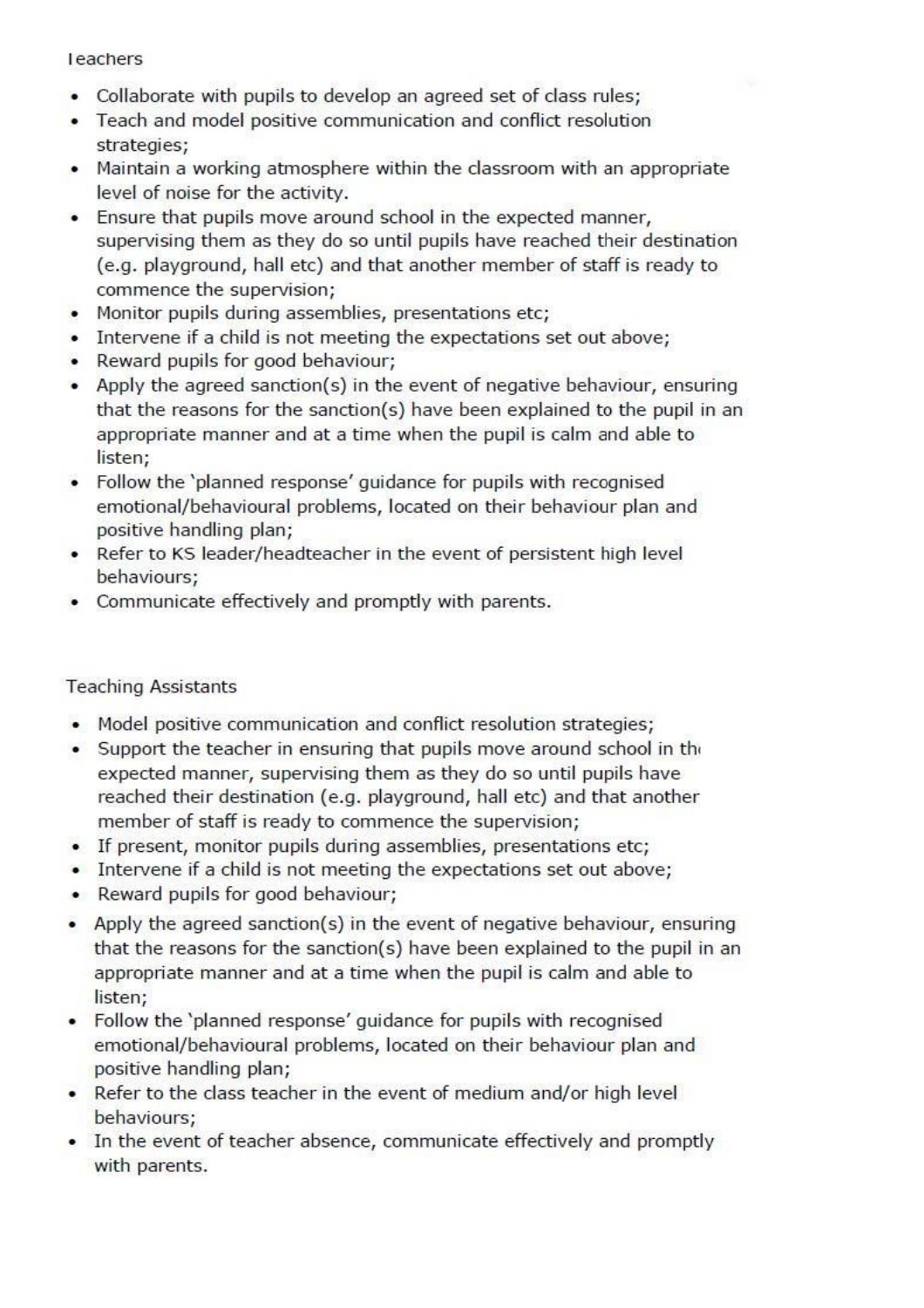#### Parents

- Sign, return and support the home/school agreement;
- Communicate concerns to appropriate members of staff;
- Support the school rules with regard to arriving and leaving school;
- Attend meetings arranged by members of staff and cooperate in devising strategies, planned responses etc which will address any negative behaviour.

### Pupils

- Work hard to meet the school's expectations of behaviour;
- Accept responsibility for their behaviour and their choices;
- Support the school rules with regard to arriving and leaving school;
- Respect the thoughts and feelings of all members of our school community